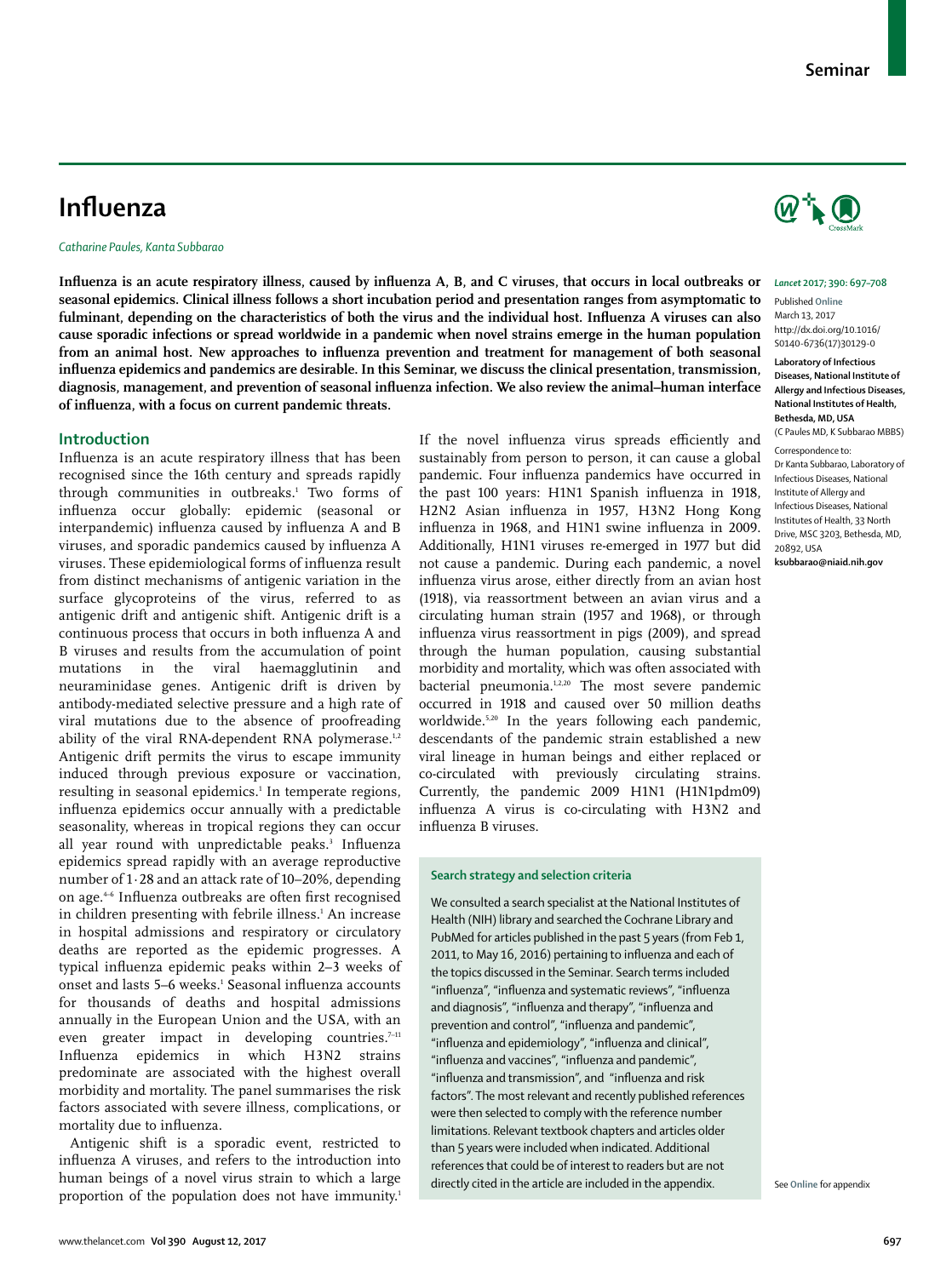#### Panel: Factors associated with increased morbidity and mortality from influenza<sup>1,4,9,12-19</sup>

#### **Age**

- Increased risk of death and hospital admission in individuals older than 65 years
- Increased risk of mortality from pandemic influenza in young adults (aged 20–40 years)
- Increased risk of hospital admission in children younger than 5 years (particularly children <2 years of age)

#### **Pregnancy**

- Highest risk of morbidity in third trimester
- High mortality observed in 1918 and 1957 pandemics
- Increased hospital admissions observed in the 2009 pandemic and during interpandemic influenza
- Poor fetal outcomes in pregnant women admitted to hospital for influenza

#### **Immunocompromised state**

- Mortality risk increased in individuals undergoing stem cell transplant, solid organ transplant, or chemotherapy
- Mortality risk increased in individuals with HIV who have a low CD4 cell count and are not on antiretrovirals
- Mortality risk increased in patients on other immune-modifying medications, but dependent on the degree of immune suppression

#### **Medical comorbidity**

- Presence of any medical comorbidity—including neuromuscular disease, cognitive dysfunction, pulmonary disease, cardiovascular disease, renal disease, liver disease, diabetes, heavy alcohol use, and obesity—associated with increased mortality risk
- Individual comorbidities associated with variable risk of admission to hospital and mortality

#### **Genetic susceptibility**

Increased risk of hospital admission for influenza in individuals carrying certain alleles of interferon-induced transmembrane protein 3 (IFITM3);<sup>19</sup> mechanism is under investigation; *IFITM3* restricts cellular entry of influenza viruses and is an important interferon-stimulated gene

## **The virus**

Influenza viruses belong to the Orthomyxoviridae family and are divided into three types (A, B, and C). $1,21,22$ Influenza A and B viruses cause seasonal epidemics, whereas influenza C viruses generally cause mild disease. Influenza A viruses are further classified into subtypes on the basis of the antigenic properties of their two surface glycoproteins, haemagglutinin and neuraminidase. 16 haemagglutinin and nine neuraminidase subtypes of influenza A viruses have been isolated from birds (H1 to H16 and N1 to N9), and RNA of an additional two haemagglutinin and neuraminidase subtypes has been identified in bats (H17 and H18, and N10 and N11).<sup>23</sup> A similar animal reservoir does not exist for influenza B viruses but two antigenically distinct lineages of influenza B viruses—Victoria and Yamagata co-circulate in human beings.<sup>1</sup>

Influenza viruses are enveloped particles that contain a single-stranded, segmented RNA genome.<sup>1,22</sup> Influenza A and B viruses possess eight gene segments, which encode at least 17 proteins. The haemagglutinin protein mediates binding of influenza virus to its receptors, sialyloligosaccharides on the host cell.<sup>1,22,24</sup> Human influenza viruses preferentially bind to  $\alpha$ 2,6-linked sialyloligosaccharide receptors, which predominate in the human upper respiratory tract, whereas avian influenza viruses bind to  $\alpha$ 2,3-linked sialyloligosaccharide receptors, which are more prevalent in the lower respiratory tract.<sup>25</sup> The neuraminidase protein facilitates viral particle release by cleaving sialyloligosaccharide residues from the host cell surface.<sup>1,22</sup> The viral haemagglutinin, neuraminidase, and matrix 2 proteins are targets of the protective antibody response, and the nucleoprotein and matrix 1 proteins are targets of the cellular immune response.<sup>26</sup>

#### **Transmission**

The epidemiological success of influenza viruses lies in their ability to spread efficiently from person to person. Three mechanisms of influenza transmission have been identified—aerosol, droplet, and contact transmission and the relative importance of each mechanism is a matter of debate.1,27 When an infected individual sneezes or coughs, they expel infectious particles ranging from  $0.1 \mu$ m to 100  $\mu$ m in diameter.<sup>28</sup> Fine particles (aerosols) and droplet nuclei, generated from the rapid desiccation of larger droplets, have a diameter less than 5 μm and are able to remain airborne for minutes to hours, but are vulnerable to changes in temperature and humidity.<sup>29,30</sup> They can be inhaled and deposited in the upper or lower respiratory tract.1,27 Larger droplets are deposited in the upper respiratory tract or settle quickly in the environment, generally within 2–3 m of the infected individual. Contact transmission from fomites to mucosal surfaces can occur.27,31 The virus remains infectious for a short time on the hands but can remain infectious on non-porous surfaces in the environment for up to 48 h. Previously, most influenza transmission events were thought to occur via large droplets. Below, we describe data supporting a role for aerosol transmission of influenza viruses and the implications for infection control policy.

Ferrets experimentally infected by aerosol inoculation have influenza infections that more closely resemble naturally acquired human illness than ferrets inoculated intranasally.<sup>32</sup> Experimental infections of human volunteers also support a role for aerosol transmission of influenza, and the minimum infectious dose via aerosol is lower than when the virus is administered through intranasal drops (0·6–3·0 median tissue culture infectious doses  $[TCID<sub>50</sub>]$  for aerosol transmission compared with  $127-320$  TCID<sub>50</sub> for intranasal inoculation).33 Influenza viruses have been detected in the air from patients' rooms, urgent care centres, and emergency rooms, and epidemiological observations point to a substantial contribution of aerosol transmission in outbreak settings.1,29,30,34,35 Moser and colleagues<sup>36</sup> described the spread of influenza aboard an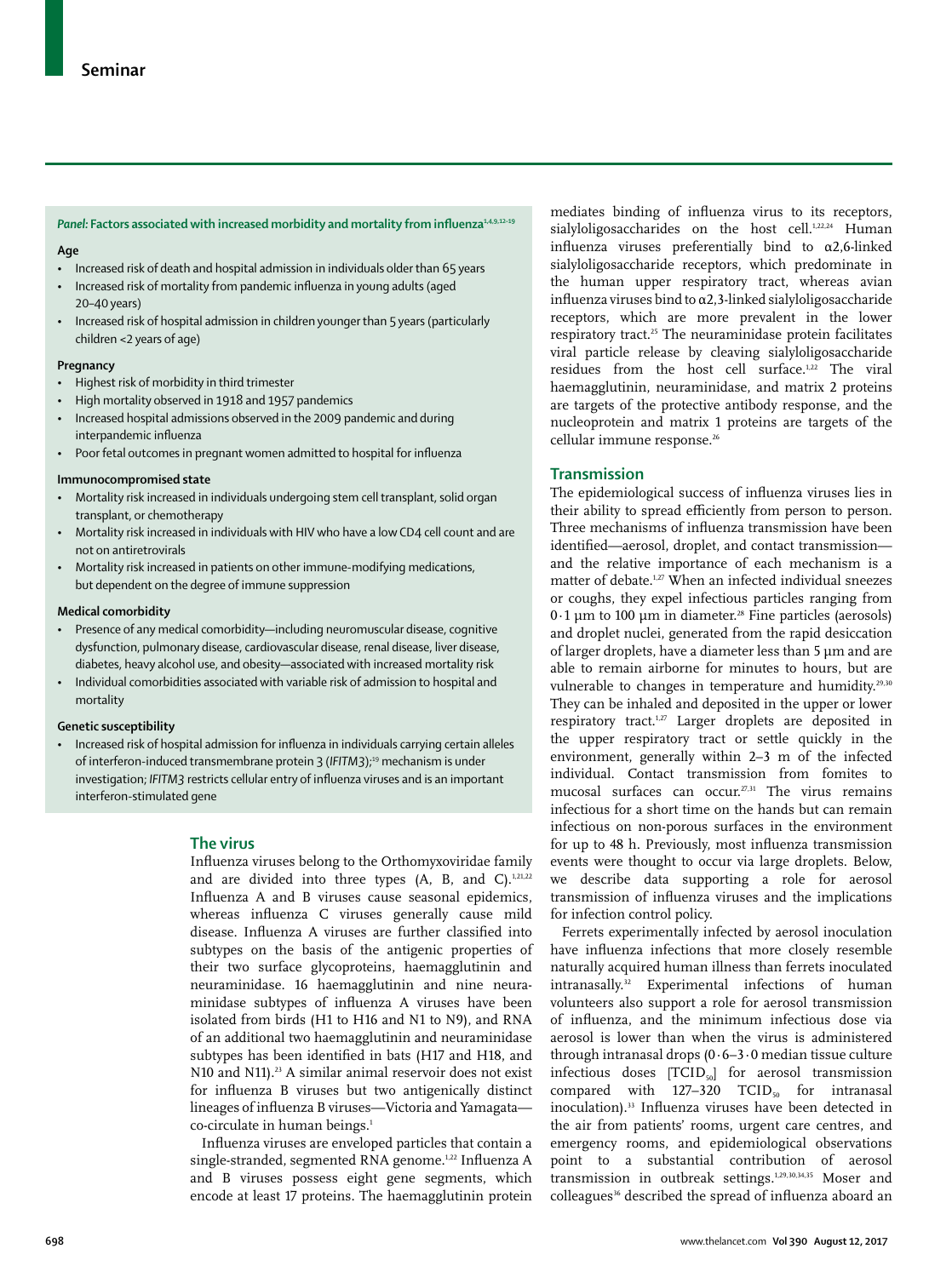airliner where the ventilation system was shut off for several hours; 38 (72%) of the 53 passengers developed influenza. Aerosol transmission has also been suggested to contribute to the spread of influenza in a tuberculosis ward in California, USA, a medical ward in Hong Kong, a skilled nursing facility in Wisconsin, USA, and in household contacts in China.<sup>31,37-39</sup>

WHO and the US Centers for Disease Control and Prevention (CDC) recommend the use of a surgical mask when caring for a patient with influenza; respirators (N95 or powered air purifying respirators) are only recommended during aerosol-generating procedures such as bronchoscopy or intubation.<sup>40,41</sup> Surgical masks and respirators appear to provide health-care workers with a similar degree of protection from transmission of influenza viruses.28,42 Data suggest that the use of surgical masks can prevent most influenza transmission events in health-care settings with appropriate air exchange, good hand hygiene practices, and immunity to seasonal influenza through previous exposure or vaccination. However, aerosols can play an important role in influenza transmission. Thus, respirator use is recommended during aerosol-generating procedures and might also be prudent for all patient care activities during an influenza pandemic when population immunity is low.

## **Clinical presentation**

The presentation of seasonal influenza ranges from an asymptomatic infection to a fulminant illness, depending on the characteristics of both the host and virus.1,12,21,43 Symptoms appear suddenly after an incubation period of 1–2 days and are characterised by various systemic features, including fever, chills, headache, myalgia, malaise, and anorexia, accompanied by respiratory symptoms, including non-productive cough, nasal discharge, and sore throat.<sup>1,12,21,43</sup> Ocular symptoms can also be present and include photophobia, conjunctivitis, lacrimation, and pain with eye movement.<sup>43</sup>

When present, fever is the most important physical finding and temperatures can be as high as 41°C in the first 24 h of illness.1,12,21,43 Physical examination can reveal a toxic appearance with prominent flushing of the face and hyperaemic mucous membranes.<sup>43</sup> A clear nasal discharge might be present and eyes might be injected or watery. Small cervical lymph nodes might be palpable and tender. About 25% of cases have diffuse rhonchi or rales upon auscultation of the lungs. Fever and associated systemic symptoms typically last for 3 days but can persist for up to 8 days. Cough and malaise can persist for up to 2 weeks after resolution of fever.

The presentation of influenza in children can differ from that in adults.21,43 Children have higher maximum temperatures than do adults, and infants can present with an undifferentiated fever or febrile seizures. Laryngotracheobronchitis (croup), bronchiolitis, and bronchitis can occur. Children report severe myalgia in the calf muscles, and myositis is a more frequent complication than in adults.1,21,43 Gastrointestinal symptoms are seen with higher frequency in children than in adults.<sup>1,21,43</sup>

Viral shedding typically begins during the incubation period, peaking in the first 1–2 days of clinical illness, and decreasing to undetectable amounts after a week, correlating well with the severity of clinical symptoms.<sup>44</sup> Children and immunocompromised patients shed virus for a longer duration than do healthy adults.<sup>13,45</sup> There is a paucity of data regarding the shedding of influenza virus in asymptomatic infections.<sup>46</sup>

## **Pulmonary complications**

Primary influenza-associated pneumonia was first documented during the 1957 pandemic, although it was suspected during the 1918 pandemic.<sup>1,43,47</sup> Patients present with typical influenza symptoms, followed by rapid respiratory decompensation. Chest imaging reveals diffuse bilateral infiltrates, and sputum cultures are negative for bacteria. Mortality is high and autopsy reveals necrotising bronchitis, hyaline membranes, intra-alveolar haemorrhage and oedema, and interstitial inflammation.

Bacterial pneumonia as a complication of influenza infection was first documented during the 1918 pandemic as a biphasic illness in which typical influenza symptoms occur and then resolve, followed 4–14 days later with a recurrence of fever associated with dyspnoea, productive cough, and consolidation on chest imaging.43,47 The most common organisms isolated from sputum are *Streptococcus pneumoniae*, *Staphylococcus aureus* (including community-acquired meticillin-resistant *S aureus*), *Haemophilus influenzae*, other *Streptococcus* species, and other Gram-negative rods.<sup>12,43,47</sup> A large proportion of fatalities during the 2009 pandemic was associated with bacterial pneumonia.48,49 Combinations of primary influenza-associated pneumonia and secondary bacterial pneumonia can occur.

Influenza infection is associated with bronchiolitis and croup.12,21,43 The infection can lead to exacerbations of underlying chronic lung disease such as asthma, chronic obstructive pulmonary disease, and chronic bronchitis, and a decline in lung function in individuals with cystic fibrosis.

## **Non-pulmonary complications**

In addition to pulmonary complications, several effects on other organ systems can be seen in influenza.1,12,21,43,47,50 Myositis and rhabdomyolysis occur rarely, with varying severity. Difficulties with ambulation and renal failure can occur and can persist for 4–6 weeks. Cardiac complications of influenza include myocarditis, pericarditis, and exacerbation of underlying cardiac disease. Influenza has also been associated with neurological manifestations, including Reyes syndrome, encephalomyelitis, transverse myelitis, Guillain-Barré syndrome, aseptic meningitis, and encephalitis. Reyes syndrome is characterised by acute encephalopathy without evidence of inflammation on analysis of cerebrospinal fluid, associated with liver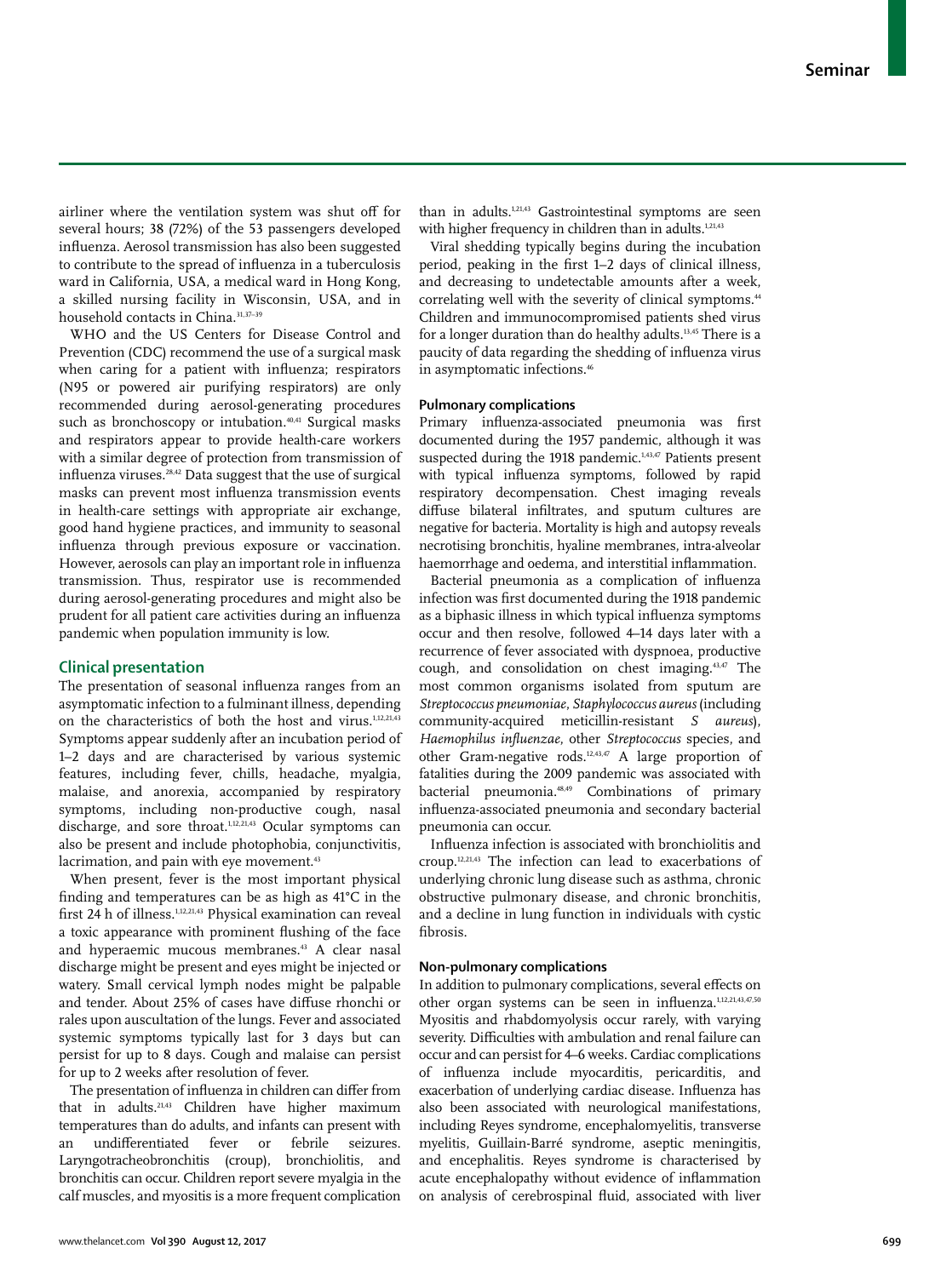|                                                                                                                                                                                                                                       | Sensitivity   | <b>Turnaround time</b> | Advantages                                                                                                                                                                                         | <b>Disadvantages</b>                                                                                                                                                                          |  |
|---------------------------------------------------------------------------------------------------------------------------------------------------------------------------------------------------------------------------------------|---------------|------------------------|----------------------------------------------------------------------------------------------------------------------------------------------------------------------------------------------------|-----------------------------------------------------------------------------------------------------------------------------------------------------------------------------------------------|--|
| Viral culture                                                                                                                                                                                                                         | Close to 100% | $3-10$ days            | High sensitivity and specificity; virus<br>available for characterisation (recovery of<br>new and divergent strains); ability to<br>recover other viruses                                          | Poor specimen quality might affect yield;<br>results not available in time to inform<br>clinical decision making; time and labour<br>intensive; specialised laboratory facilities<br>required |  |
| Rapid viral culture*                                                                                                                                                                                                                  | 70-90%        | $1 - 3$ days           | Faster than traditional viral culture; less<br>expertise needed than for traditional cell<br>culture                                                                                               | Less sensitive than traditional viral culture:<br>might miss divergent influenza viruses;<br>specialised laboratory facilities required                                                       |  |
| Rapid antigen<br>detection: direct<br>fluorescent antibody                                                                                                                                                                            | 70-90%        | $1-4h$                 | Rapid turnaround; can identify additional<br>pathogens (different staining methods);<br>can assess sample quality                                                                                  | Sensitivity and specificity dependent on<br>expertise of technician; specialised<br>equipment required; virus is not available<br>for characterisation of antigenicity                        |  |
| Rapid antigen<br>detection:<br>immunochromatogenic<br>assay                                                                                                                                                                           | 59-93%        | $<$ 30 min             | No specialised equipment or technical skill<br>required; specialised specimen transport<br>not required; rapid results                                                                             | Least sensitive method; virus is not<br>available for characterisation of<br>antigenicity                                                                                                     |  |
| RT-PCR                                                                                                                                                                                                                                | Close to 100% | $1-8h$                 | High sensitivity and specificity; specimen<br>quality and handling have less impact on<br>sensitivity; typing, subtyping, and<br>sequencing possible; can be combined with<br>multiplex technology | Expensive; specialised equipment and<br>trained personnel required; potential for<br>cross-contamination; might miss divergent<br>strains (dependent on primers)                              |  |
| *This technique is a modification of conventional viral culture, where the clinical specimen is inoculated onto a cell monolayer and centrifuged before incubation. Specimens<br>are then stained and examined by immunofluorescence. |               |                        |                                                                                                                                                                                                    |                                                                                                                                                                                               |  |

Table 1: Comparison of methods for diagnostic testing of influenza<sup>1,21,40,51,59</sup>

function abnormalities and elevated serum ammonia concentrations. This syndrome occurred mostly in children receiving aspirin and is now a rare event because aspirin use in children has declined substantially.

## **Diagnosis**

Clinical diagnosis of influenza is difficult because symptoms range in severity and overlap with those caused by other respiratory viruses.<sup>51</sup> The sensitivity and specificity of clinical diagnosis are influenced by the case definition used, the characteristics of the host, and the prevalence of influenza in the community.<sup>52-56</sup> In healthy adults, the sensitivity of clinical diagnosis ranges from 29% to 80%.52–55 Clinicians are likely to appropriately diagnose influenza infection when fever and cough are part of the case definition, when influenza rates are high in the community, and when patients are severely ill or are at an increased risk of developing complications. Laboratory tests are available to aid in the diagnosis and can be used to guide treatment decisions, avoid inappropriate use of antibiotics, and provide information for influenza surveillance.1,40,57–60 Physicians should be aware of influenza rates in the community and use laboratory tests when the results will influence clinical management.

Influenza testing should be done early in the course of the illness, when viral shedding is at its peak.<sup>51,59</sup> The preferred samples include nasopharyngeal swabs, nasal washes, and nasopharyngeal aspirates. Lower respiratory tract samples such as bronchoalveolar lavage and endotracheal aspirates can also be tested and might be more sensitive in individuals with influenza-associated pneumonia.61 Recommended diagnostic methods include viral culture, antigen detection, and nucleic acid testing.1,40,57–60 The sensitivities and advantages of these modalities are summarised in table 1. Serological testing for influenza to aid in clinical decision making is not recommended, but it can be useful in clinical studies and outbreak investigations.<sup>40,51</sup>

#### **Licensed therapeutics**

Four classes of antiviral drugs are approved for the treatment of influenza in several countries: adamantanes, neuraminidase inhibitors, membrane fusion inhibitors, and RNA-dependent RNA polymerase inhibitors.<sup>62</sup> Of these, only the adamantane derivatives and neuraminidase inhibitors are licensed for use in the European Union and the USA.<sup>40</sup> The adamantane derivatives include two oral agents, amantadine and rimantadine, which inhibit the matrix 2 ion channel of influenza A, but not B, viruses.<sup>1</sup> Point mutations in the membrane spanning region of the matrix 2 protein confer resistance to both amantadine and rimantadine while preserving viral fitness.<sup>63</sup> All currently circulating seasonal influenza viruses are resistant to the adamantane derivatives and so the use of these agents is not recommended.10,40

Neuraminidase inhibitors inhibit the function of the influenza virus neuraminidase.<sup>1</sup> During the 2015-16 influenza season, oral oseltamivir and inhaled zanamivir were recommended for use in the European Union and the USA.10,40 Intravenous peramivir is also recommended for use in the USA, and intravenous zanamivir is available for severely ill patients with suspected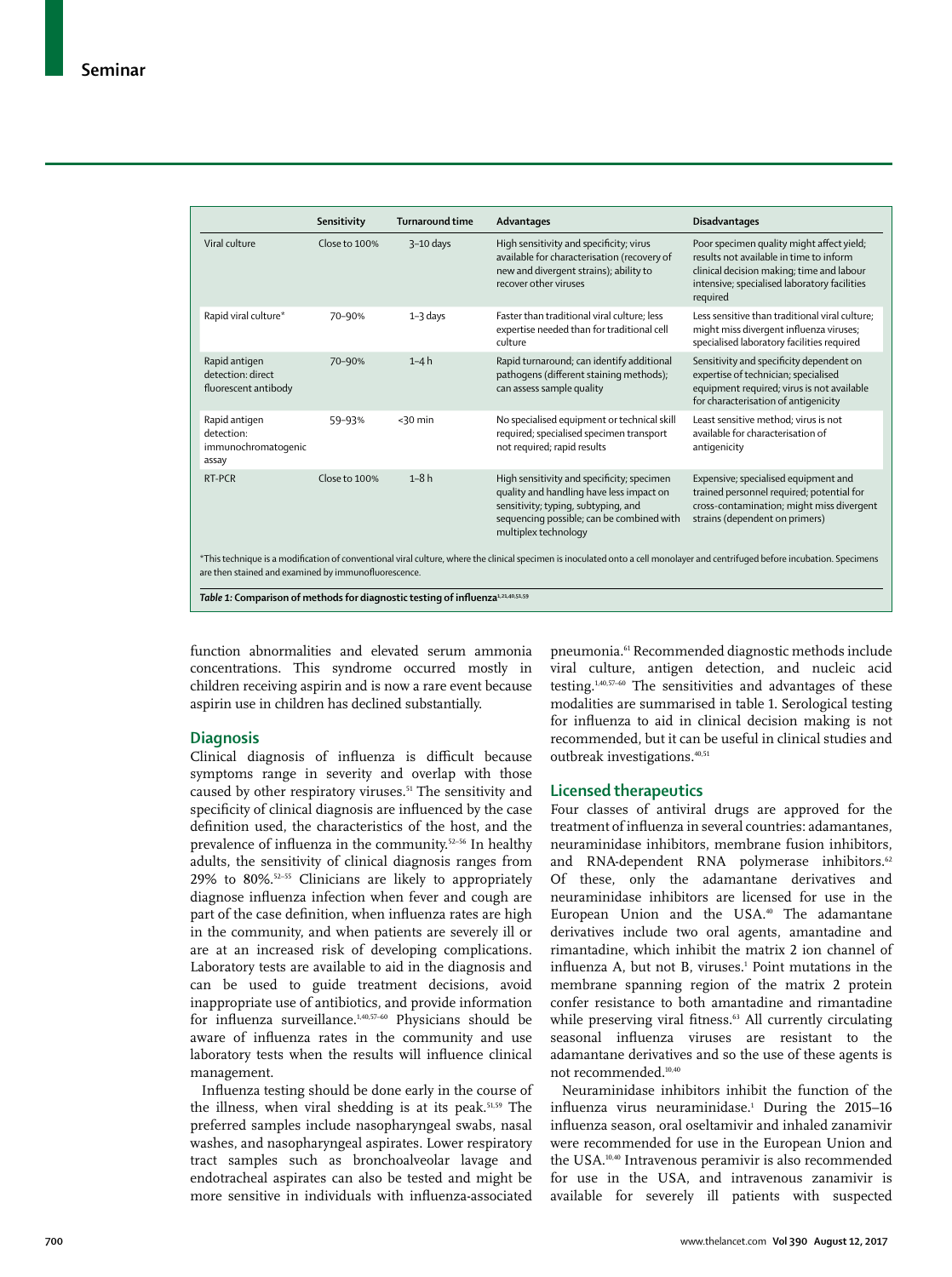|                                                            | Route       | <b>Treatment dose</b>                                                                                                     | Prophylactic dose                                                                                                                   | Special population considerations                                                                                                                                                                                                                                                                                                                               |
|------------------------------------------------------------|-------------|---------------------------------------------------------------------------------------------------------------------------|-------------------------------------------------------------------------------------------------------------------------------------|-----------------------------------------------------------------------------------------------------------------------------------------------------------------------------------------------------------------------------------------------------------------------------------------------------------------------------------------------------------------|
| Oseltamivir (Tamiflu; Oral<br>Roche)                       |             | Adults: 75 mg twice daily for<br>5 days<br>Children (2 weeks and<br>older): weight-based dosing<br>twice a day for 5 days | Adults: 75 mg once daily<br>for 7-10 days<br>Children (3 months and<br>older): weight-based<br>dosing once a day for<br>$7-10$ days | Available in the USA and European Union;<br>dose adjusted in renal failure; drug of choice in<br>pregnancy; drug of choice in patients with severe<br>infection or patients admitted to hospital;<br>side-effects include nausea or vomiting, rare and<br>serious skin reactions, and neuropsychiatric effects<br>(observed in post-marketing studies in Japan) |
| Zanamivir (Relenza;<br>GlaxoSmithKline)                    | Inhaled     | 7 years and older: 10 mg<br>twice daily for 5 days                                                                        | 5 years and older: 10 mg<br>once daily for 7-10 days                                                                                | Available in the USA and European Union<br>(except for Cyprus); contraindicated in patients with<br>underlying lung disease; contraindicated in<br>intubated patients (ventilator blockage)                                                                                                                                                                     |
| Peramivir (Rapivab;<br><b>BioCryst</b><br>Pharmaceuticals) | Intravenous | 18 years and older: 600 mg<br>in a single dose                                                                            | <b>NA</b>                                                                                                                           | Available in the USA; dose adjusted in renal failure;<br>given for at least 5 days if used to treat patients in<br>hospital                                                                                                                                                                                                                                     |
| NA=not applicable.                                         |             |                                                                                                                           |                                                                                                                                     |                                                                                                                                                                                                                                                                                                                                                                 |

oseltamivir-resistant influenza on a compassionate basis by emergency investigational drug request.<sup>40</sup> Table 2 describes recommended options for antivirals in the European Union and the USA. Prophylaxis is recommended in unvaccinated individuals at high risk of developing complications after exposure to influenza virus (eg, after close contact with infected individuals) and for control of outbreaks in an institutional setting (in an institutional outbreak, the antiviral agent should be continued for at least 2 weeks or 7 days after the last documented infection occurs).40 Treatment of influenza infection is indicated for patients admitted to hospital with suspected or confirmed influenza and individuals at high risk of developing influenza-related complications. Treatment can also be considered for uncomplicated influenza infections in low-risk individuals who present within 48 h of symptom onset.<sup>40</sup>

Resistance to neuraminidase inhibitors can occur through multiple mechanisms.<sup>65</sup> Some resistanceconferring mutations change the catalytic framework of the neuraminidase molecule or lead to internal deletions in the neuraminidase so that the drug cannot bind, whereas others alter the haemagglutinin so that neuraminidase activity is not required to release the virus from the infected cell.66,67 These mutations confer variable changes in viral fitness and could yield resistance to one or more of the available neuraminidase inhibitors. During the 2007–08 influenza season, substantial resistance to oseltamivir emerged in influenza A H1N1 viruses through a histidine to tyrosine substitution (H275Y) in the neuraminidase protein.<sup>66</sup> Since the emergence of H1N1pdm09 influenza A viruses and their establishment as circulating epidemic strains, resistance to neuraminidase inhibitors has been uncommon.68 As of March, 2016, all circulating influenza A H3N2 and influenza B isolates in the USA were susceptible to the licensed neuraminidase inhibitors and only 5% of influenza A H1N1pdm09 isolates were resistant to oseltamivir and peramivir.40 Rates of oseltamivir resistance were lower than 5% in the European Union, with resistance observed in less than 1% of influenza A H1N1pdm09 isolates.<sup>10</sup>

## **Controversies in therapeutics**

Although neuraminidase inhibitors are widely used, the effectiveness of these agents has been the subject of much debate. All three licensed neuraminidase inhibitors are most effective when given early in infection, preferably within 48 h of onset of illness.<sup>40</sup> In randomised controlled trials of uncomplicated influenza in healthy outpatients, neuraminidase inhibitors shortened the duration of clinical symptoms by less than 1 day.<sup>69-72</sup>

Data on the effectiveness of neuraminidase inhibitors in the prevention of influenza-related complications are variable. A 2014 Cochrane review<sup>71</sup> found no decrease in the risk of hospital admissions (risk difference [RD] 0.15%; 95% CI  $-0.78$  to 0.91) or serious complications with oseltamivir treatment  $(0.07\%; -0.78$  to  $0.44$ ). Data analysis was done in an intention-to-treat (ITT) group without accounting for the results of influenza testing. A subsequent meta-analysis, by Dobson and colleagues,<sup>69</sup> divided individuals into an ITT group and an ITT infected (ITTI) group, in which influenza infection was confirmed by testing. This study estimated a 44% risk reduction (relative risk 0·56 [95% CI 0·42–0·75];  $p=0.0001$ ) in lower respiratory tract complications and a 63% risk reduction (0·37 [0·17–0·81]; p=0·013) in hospital stay for the ITTI group that received oseltamivir.<sup>69</sup>

The 2014 Cochrane review<sup>71</sup> found that prophylaxis with oseltamivir or zanamivir had a modest effect on prevention of symptomatic influenza illness in individuals (RD 3·05% [95% CI 1·83–3·88] for oseltamivir; 1·98% [0·98–2·54] for zanamivir) and a slightly better effect in households (13·6% [9·52–15·47] for oseltamivir; 14·8% [12·18–16·55] for zanamivir).70,72 Additional studies, showing that prophylaxis can reduce household transmission of influenza, lend support to the use of these agents in a pandemic setting, although large, community-based studies have not been done.73,74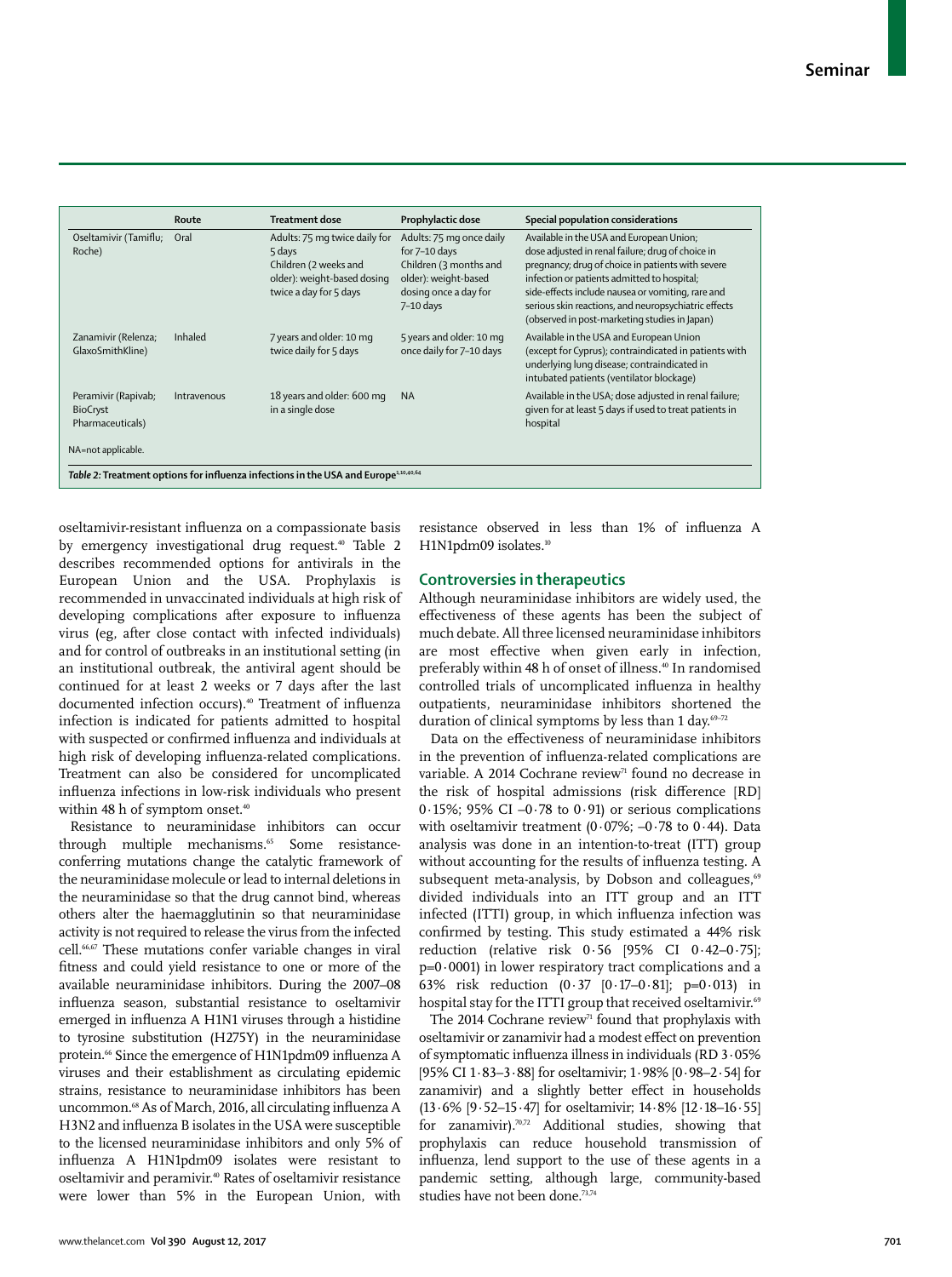|                                                                                            | Mechanism of action                                                                       | Route of<br>administration | Licence or investigational status                                  |
|--------------------------------------------------------------------------------------------|-------------------------------------------------------------------------------------------|----------------------------|--------------------------------------------------------------------|
| Licensed antiviral agents                                                                  |                                                                                           |                            |                                                                    |
| Laninamivir                                                                                | Neuraminidase inhibitor                                                                   | Inhaled                    | Licensed in Japan for seasonal influenza                           |
| Arbidol                                                                                    | Interaction with haemagglutinin to<br>prevent membrane fusion                             | Oral                       | Licensed in Russia and China for seasonal<br>influenza             |
| Favipiravir (T-705)                                                                        | Inhibition of viral RNA-dependent RNA<br>polymerase                                       | Oral                       | Licensed in Japan for pandemic influenza                           |
| Investigational antiviral agents                                                           |                                                                                           |                            |                                                                    |
| Monoclonal antibodies<br>(anti-haemagglutinin head,<br>anti-haemaqqlutinin stem, anti-M2e) | Neutralisation of virus; antibody<br>effector function; stimulation of<br>immune response | Intravenous                | Preclinical; clinical trials                                       |
| Nitazoxanide                                                                               | Interferon induction; inhibitor of<br>haemagglutinin maturation                           | Oral                       | Approved for parasitic infections; preclinical;<br>clinical trials |
| DAS181                                                                                     | Sialidase                                                                                 | Inhaled                    | Preclinical; clinical trials                                       |
| VX-787                                                                                     | Inhibition of polymerase basic<br>protein 2 (PB2)                                         | Oral                       | Preclinical; clinical trials                                       |
| AVI-7100                                                                                   | Small interfering RNA construct                                                           | Intravenous                | Preclinical; clinical trials                                       |

Many countries recommend oral oseltamivir for treatment of complicated influenza, primarily on the basis of observational data, which suggest a mortality benefit in patients treated with oseltamivir.<sup>10,49,41,75-77</sup> A meta-analysis<sup>76</sup> of individual patient data for 29234 influenza-infected individuals admitted to hospital between January, 2009, and March, 2011, reported a lower risk of mortality in individuals treated with a neuraminidase inhibitor than in untreated individuals (adjusted odds ratio 0·81; 95% CI 0·70–0·95; p=0·0024). Earlier treatment was associated with better outcomes than later initiation of therapy. In other observational studies, treatment delayed by more than 48 h after symptom onset, increased durations of therapy, and higher doses of oseltamivir have been used in severely ill patients, but efficacy data are not available.<sup>40,76,78-80</sup>

Taken together, these data support the use of neuraminidase inhibitors for prophylaxis against influenza infections in both individual patients and outbreak settings. When used for treatment, neuraminidase inhibitors provide a slight benefit in healthy adults, shortening the duration of illness by approximately 1 day. Additional data are needed to better assess the use of neuraminidase inhibitors in high-risk or severely ill patients, but in the setting of limited treatment options and acceptable sideeffect profiles these agents are widely used.

## **Research on therapeutics**

Controversial efficacy data and the potential for drug resistance make adjuncts to current treatment, as well as the development of novel therapeutics, important areas of research. Combinations of antiviral agents have an additive treatment benefit in preclinical studies.<sup>81</sup> A triple combination of amantadine, ribavirin, and oseltamivir showed synergistic activity, in vitro, against both adamantane-sensitive and adamantane-resistant viruses. In a retrospective observational study of critically ill adults infected with H1N1pdm09 virus, this regimen did not show a significant decrease in 14-day mortality (17% *vs* 35%; p=0.08) and 90-day mortality (46% *vs* 59%; p=0·23) compared with oseltamivir treatment alone.<sup>81</sup> Several lowcost, widely available immunomodulatory agents, including statins and macrolides, have been used in animal models and human beings as adjuncts to neuraminidase inhibitors for influenza treatment, with variable results.  $81-84$ Corticosteroids have also been used as adjuncts to antivirals, particularly in critically ill patients.<sup>81,85,86</sup> Data are scarce, but observational studies from the 2009 influenza pandemic suggest the frequency of secondary infections, duration of intensive care unit stays, and mortality are all increased in patients treated with corticosteroids. Several antiviral agents are licensed for influenza treatment outside the European Union and USA (table 3). Additionally, various promising antiviral drugs with novel mechanisms of anti-influenza activity have shown efficacy in animal models or initial clinical studies (table 3).<sup>81,82,87-92</sup>

## **Vaccination**

The most effective method for prevention and control of influenza infection is vaccination.1,22,93 Licensed seasonal vaccines are updated annually and WHO makes recommendations on the composition of the next season's influenza vaccines on the basis of surveillance, laboratory, and clinical observations.<sup>93</sup> This process occurs twice a year, in February for the northern hemisphere and in September for the southern hemisphere. Tropical countries follow one of these recommendations. Procuring the influenza vaccine can be difficult for people planning to travel to the opposite hemisphere during the local influenza season.

Table 4 summarises the vaccines that are currently recommended for seasonal use in the USA. Vaccine availability varies by country in the European Union.

Three classes of licensed influenza vaccines are available: inactivated virus, live attenuated virus, and recombinant haemagglutinin vaccines.40,93,94 Available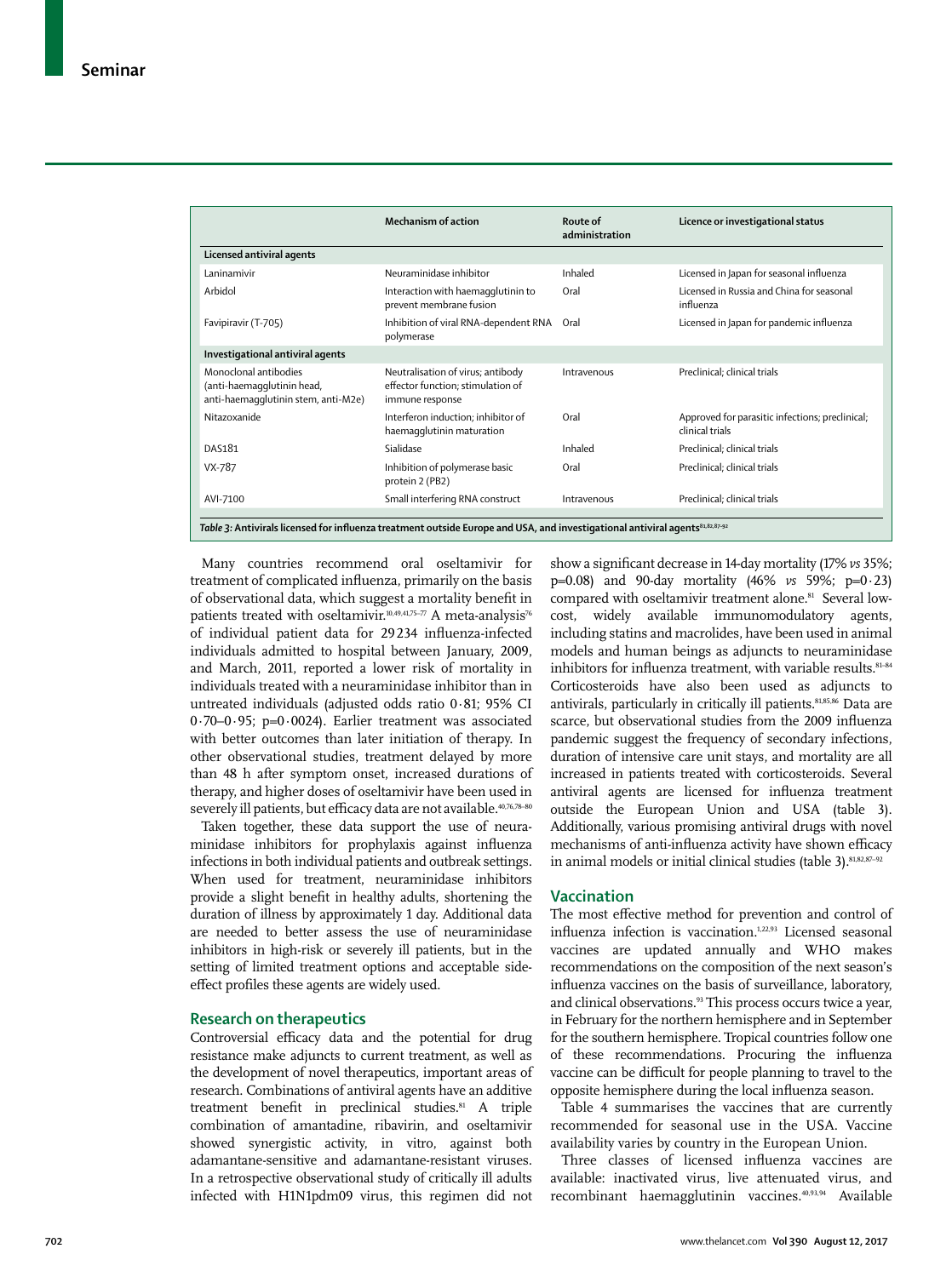|                                                                                                                                                                                                                                                                                                                                                                                                                                                                                                       | Quadrivalent vs<br>trivalent* | Route         | Approved age group | Comments                                                                                                                                                                                                                                              |  |
|-------------------------------------------------------------------------------------------------------------------------------------------------------------------------------------------------------------------------------------------------------------------------------------------------------------------------------------------------------------------------------------------------------------------------------------------------------------------------------------------------------|-------------------------------|---------------|--------------------|-------------------------------------------------------------------------------------------------------------------------------------------------------------------------------------------------------------------------------------------------------|--|
| Inactivated                                                                                                                                                                                                                                                                                                                                                                                                                                                                                           | Quadrivalent or trivalent     | Intramuscular | >6 months          | Contains 15 µg of each haemagglutinin                                                                                                                                                                                                                 |  |
| Inactivated: intradermal                                                                                                                                                                                                                                                                                                                                                                                                                                                                              | Quadrivalent                  | Intradermal   | $18-64$ years      | Contains 9 µg of each haemagglutinin                                                                                                                                                                                                                  |  |
| Inactivated: derived from cell<br>culture                                                                                                                                                                                                                                                                                                                                                                                                                                                             | Trivalent                     | Intramuscular | $\geq$ 18 years    | Contains 15 µq of each haemagglutinin; contains<br>egg protein; manufacturing does not rely on eggs                                                                                                                                                   |  |
| Inactivated: high dose                                                                                                                                                                                                                                                                                                                                                                                                                                                                                | Trivalent                     | Intramuscular | $\geq$ 65 years    | Contains 60 µg of each haemagglutinin                                                                                                                                                                                                                 |  |
| Live attenuated <sup>+</sup>                                                                                                                                                                                                                                                                                                                                                                                                                                                                          | Quadrivalent                  | Intranasal    | 2-49 years         | Cold adapted; uses a master donor virus plus the<br>haemagglutinin and neuraminidase of the<br>circulating viruses; generates a broader immune<br>response (T-cell, mucosal); not approved for use in<br>immunocompromised patients or pregnant women |  |
| Recombinant                                                                                                                                                                                                                                                                                                                                                                                                                                                                                           | Trivalent                     | Intramuscular | $\geq$ 18 years    | Made with recombinant DNA technology to produce<br>full-length haemagglutinin; shorter manufacturing<br>time than for egg-derived or cell-culture-derived<br>vaccines; can be used in individuals with egg allergy                                    |  |
| *Trivalent vaccines contain antigens from the circulating H1N1 and H3N2 influenza A viruses and the dominant influenza B virus circulating at the time of vaccine strain<br>selection. Quadrivalent vaccines contain antigens from the circulating H1N1 and H3N2 influenza A viruses and both lineages of influenza B. †Live attenuated vaccine not<br>recommended by the US Advisory Committee on Immunization Practices for the 2016-17 season; this table represents the 2015-16 influenza season. |                               |               |                    |                                                                                                                                                                                                                                                       |  |

Table 4: Types of influenza vaccine licensed for use in the USA 2015-16 influenza season<sup>40,93-97</sup>

vaccines contain antigens from the influenza A H1N1 and H3N2 subtypes, along with the dominant circulating lineage of influenza B (trivalent vaccines) or both lineages of influenza B (quadrivalent vaccines). Previously, the use of live attenuated influenza vaccines was recommended in young children in the USA on the basis of favourable clinical trial results and observational data in this age range.<sup>95,98</sup> In 2016, Gaglani and colleagues<sup>99</sup> analysed data from the US Flu Vaccine Effectiveness Network for the 2013–14 influenza season in fully vaccinated children aged 2–17 years, and showed that for influenza A H1N1pdm09 the live attenuated vaccine provided inferior protection (effectiveness 17%; 95% CI –39 to 51) to that of the inactivated vaccine (60%; 36 to 74). This finding and similar effectiveness data during the 2015–16 influenza season led the US Advisory Committee on Immunization Practices to recommend that live attenuated vaccines are not used in the 2016–17 influenza season.<sup>40</sup> By contrast, European data have continued to show protection with live attenuated vaccines in children, although effectiveness against influenza A H1N1pdm09 is lower than against influenza B.100 The live attenuated vaccine continues to be recommended in many European countries, and further investigation is needed to optimise vaccination strategies.

The ability of vaccines to protect a target population is assessed in vaccine efficacy and effectiveness studies.<sup>101</sup> Vaccine efficacy refers to the specific reduction in the rates of laboratory-confirmed influenza and is assessed in randomised controlled trials. Vaccine effectiveness is determined by observational data and assesses other endpoints besides laboratory-confirmed influenza, including influenza-like illness, medically attended respiratory illness, the burden of missed work, and hospital admissions, during the influenza season.<sup>40</sup> Vaccine effectiveness studies now use a test-negative design in which individuals who present to health-care settings with an influenza-like illness and test positive for influenza are assessed for vaccination status.101 These studies have shown that influenza vaccination is most effective when the vaccine strain matches the circulating epidemic strain.93 Effectiveness rates of 50–60% are reported for well matched influenza vaccines in healthy adults and children.40,102,103 Vaccine benefit is greatest among high-risk groups such as individuals older than 65 years (especially those with comorbidities), immunocompromised patients, and young children.<sup>104-107</sup> In the 2013-14 influenza season, the CDC estimated that influenza vaccination led to 90068 (95% CI 51231–144571) fewer overall hospital admissions than if no vaccination had taken place.<sup>107</sup> When seasonal influenza viruses undergo antigenic drift after a vaccine has been distributed, a marked decrease in vaccine effectiveness occurs.40 Vaccine effectiveness may also be influenced by previous vaccination. Some studies have suggested that annual vaccination could result in decreased vaccine effectiveness,<sup>108,109</sup> but additional data are needed to investigate this issue and its implications for vaccine policy.

In Europe, recommendations for routine annual influenza vaccination and rates of vaccination coverage vary by country.<sup>10</sup> Most countries recommend influenza vaccination in individuals at high risk of developing complications, including elderly people, pregnant women, individuals with medical comorbidities, residents of long-term care facilities, and health-care workers. In the USA, annual influenza vaccination is recommended for all individuals aged 6 months or older and is particularly emphasised for individuals at high risk of developing complications of influenza infection, and for health-care workers.<sup>94</sup> However, the CDC estimated that in the 2014–15 influenza season only 47% of children and adults were vaccinated, with the lowest rates (33%) seen in healthy adults aged 18–49 years.<sup>40</sup> Higher rates were seen in adults older than 65 years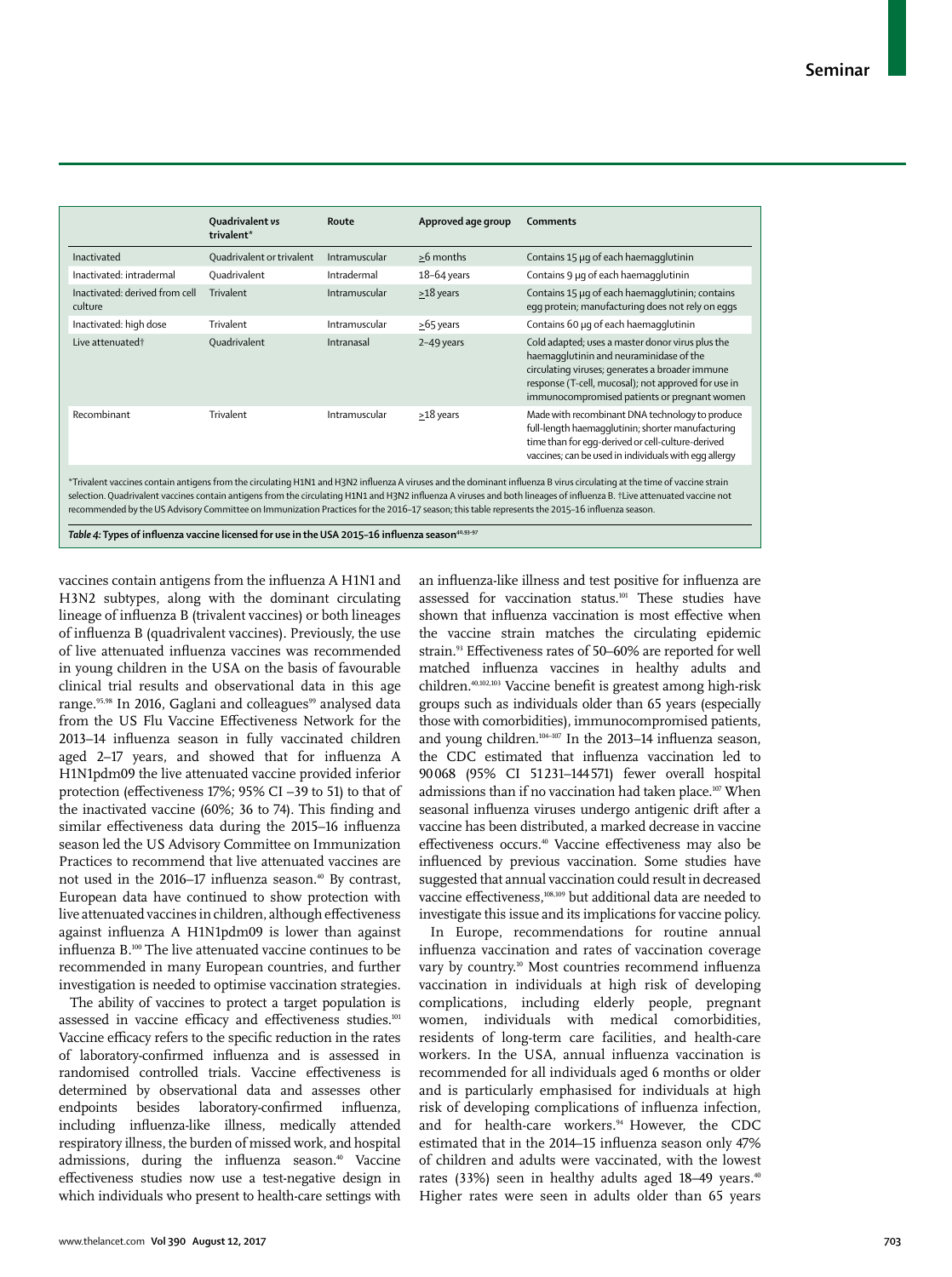(67%), adults aged 18–64 years with high-risk conditions (48%), pregnant women (50%), and children aged 6 months to 17 years (59%). 77% of health-care personnel were vaccinated, but rates as low as 64% were reported among health-care personnel in long-term care facilities.<sup>96</sup>

Only 40–50% of pregnant women in the USA were vaccinated during the 2014–15 influenza season.<sup>110</sup> Maternal vaccination is the primary mechanism to protect young infants because vaccines are not licensed for infants younger than 6 months.<sup>111</sup> However, pregnant women frequently defer vaccination because of concerns regarding the safety of the influenza vaccine during pregnancy. Several reviews have shown no increase in adverse maternal or fetal effects after administration of inactivated seasonal influenza or H1N1pdm09 influenza vaccines.112–114 Pregnant women should therefore be informed of the benefits of vaccination for themselves and their infants, and should be reassured of the safety of inactivated influenza vaccines.

Antigenic drift of seasonal influenza viruses and the emergence of novel influenza viruses by antigenic shift, combined with the time required to develop an influenza vaccine, make new vaccine approaches an important component of influenza research. New approaches such as DNA-based vaccines, viral vectors, virus-like particles, cell-culture techniques, recombinant DNA, novel live attenuated vaccines, and adjuvants are being studied to improve vaccine development and immunogenicity.<sup>115</sup> Oil-in-water adjuvants, such as MF59 and AS03, improve immune responses to inactivated influenza vaccines, particularly in young children (aged 6 months and older) and people older than 60 years.<sup>116,117</sup> Several such vaccines have been licensed in Europe for seasonal influenza and in the USA for individuals at high risk of exposure in the event of an H5N1 pandemic. Generally, oil-in-water adjuvants are well tolerated with a side-effect profile similar to that of non-adjuvanted inactivated vaccines.<sup>117</sup> However, results of retrospective studies<sup>118,119</sup> in Europe suggested an association between Pandemrix (GlaxoSmithKline), an AS03-adjuvanted H1N1pdm09 vaccine, and the subsequent development of narcolepsy in vaccinated individuals younger than 21 years. The role of the AS03 adjuvant in this association is unclear, and other factors—including a particular HLA type—might have a role.<sup>117</sup> A universal influenza vaccine that is broadly cross-protective could replace annual seasonal influenza vaccination and provide protection following the emergence of a novel influenza virus.<sup>93,120,121</sup> Vaccines based on various viral targets, such as the haemagglutinin stem, matrix 2 protein, and consensus sequences of the haemagglutinin head, are in development.<sup>93,115</sup>

## **Ecology**

Influenza A viruses have been isolated from several species besides human beings, including birds, pigs, dogs, cats, horses, and marine mammals.122 Waterfowl and shorebirds are the natural reservoir of influenza A viruses and the source of all strains that infect domestic avian species and mammals.<sup>2</sup>

In waterfowl, influenza infection causes localised respiratory or gastrointestinal infection without overt clinical manifestations.2 Influenza A viruses replicate predominantly in the intestinal tract of waterfowl and are spread through faecal contamination of water.<sup>122</sup> Transmission of influenza A viruses from wild birds to domestic poultry occurs on farms or in rice paddies along migratory bird flyways, in backyard poultry farms, and in live bird markets where multiple avian species are in close proximity. Domestic poultry are not natural hosts for influenza viruses and have a range of clinical manifestations, from asymptomatic infection or decreased egg production to severe multisystem disease and rapid death.<sup>2</sup> Severe disease in poultry is linked to the properties of the viral haemagglutinin.<sup>24,122</sup> Low pathogenicity avian influenza viruses have haemagglutinin molecules that can only be cleaved by proteases in the gastrointestinal tract of waterfowl, whereas highly pathogenic avian influenza viruses of the H5 and H7 subtypes have molecular motifs that allow the haemagglutinin of these viruses to be cleaved by proteases outside the gastrointestinal tract, resulting in disseminated multisystem infection. Both high pathogenicity and low pathogenicity avian influenza viruses can cause severe disease in human beings.<sup>122</sup>

Interspecies transmission of influenza A viruses is a complicated process that is restricted by both viral and host factors. The receptor specificity of the haemagglutinin protein binding to sialyloligosaccharides on the host cell is an important determinant of the host range of influenza A viruses.<sup>2</sup> Aminoacid changes in the haemagglutinin receptor binding domain can facilitate interspecies transmission. The viral polymerase genes have also been implicated in host-range restriction and virulence.<sup>24</sup> The replication efficiency of an influenza virus corresponds to its virulence.<sup>123</sup> Certain aminoacid substitutions in the polymerase proteins can enhance the pathogenicity of influenza viruses.<sup>124</sup> The best-described aminoacid change is a glutamic acid to lysine substitution at position 627 in polymerase basic protein 2 (PB2). Most avian influenza viruses have a glutamic acid at this position, whereas most human viruses have a lysine.125 Several other viral and host factors have been implicated in interspecies transmission of influenza A viruses, and research is ongoing to further delineate the mechanisms involved in this complex process.

## **Emerging pandemic threats H5N1**

In 1997, a 3-year-old boy in Hong Kong developed a respiratory illness and died of acute respiratory distress syndrome.<sup>126</sup> An influenza virus isolated from this patient was composed entirely of avian influenza virus genes and constituted the first detection of H5N1 avian influenza A infection in human beings. According to WHO, 856 cases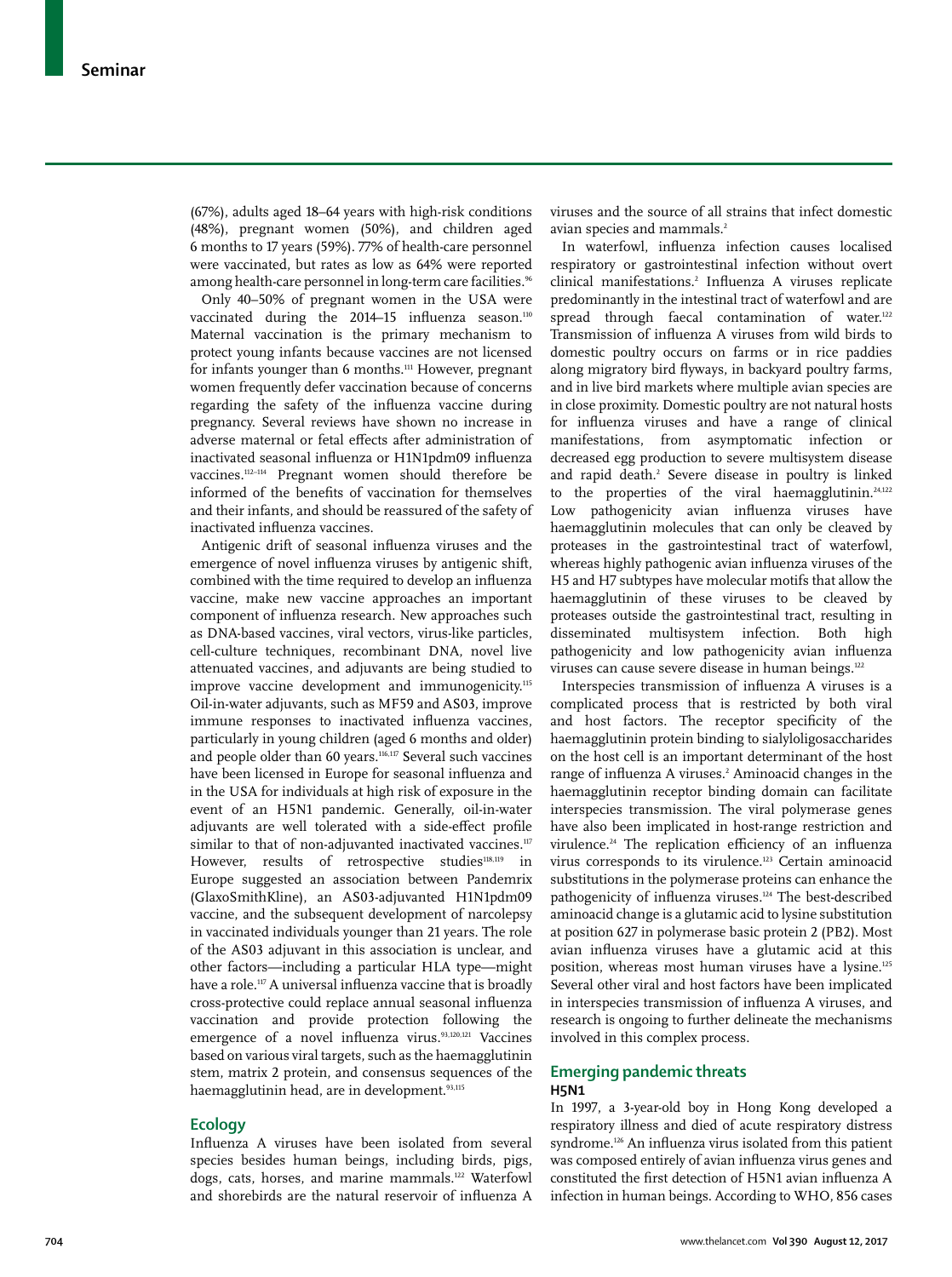and 452 deaths have occurred from avian influenza A H5N1 infection in 16 countries as of Oct 3, 2016, with the largest number of cases in Indonesia, Vietnam, and Egypt.41,120 Human cases of avian influenza A H5N1 infection are typically associated with exposure to infected poultry while butchering, defeathering, and preparing sick birds for consumption, or associated with live bird markets.127 Isolated person-to-person transmission of H5N1 in close contacts has been reported, but sustained transmission has not occurred.20 H5N1 infection in human beings begins after an incubation period of 2–5 days, with rapid progression of the disease. $128$ Respiratory failure and multi-organ dysfunction are common, and case-fatality rates reach as high as 60%.<sup>129</sup> Over 90% of reported cases are in individuals younger than 40 years of age. The prevalence of asymptomatic or mild infection is unknown, but seroprevalence studies have documented H5N1-specific antibodies in a minority of individuals with high-risk exposures.128,130 Extensive adamantane resistance has been documented in H5N1 influenza strains, but most strains remain susceptible to neuraminidase inhibitors.129 Early administration of oseltamivir in H5N1 infection is recommended, but data to support this action are mostly observational and casefatality rates are high despite oseltamivir use. Avian H5N1, H5N2, and H5N8 viruses have been detected in birds in the USA and avian H5N8 viruses have been detected in birds in Europe, but human cases have not been reported despite documented exposure.<sup>40</sup>

#### **H7N9**

Before 2013, with the exception of one fatal case, sporadic cases of infection with H7 subtype viruses (H7N7, H7N3, and H7N2) were associated with mild illness.131 In 2013, a novel H7N9 virus emerged in China and has reappeared annually, resulting in 798 reported cases and 320 deaths as of Oct 3, 2016.41,132 Most human cases of avian influenza A H7N9 are associated with exposure to poultry, although rare cases of person-to-person transmission have been reported.131,133 The H7N9 virus often circulates undetected in poultry, since it is a low pathogenicity avian influenza virus.120 Thus, infections in human beings occur without any warning unless influenza surveillance is done among local poultry. Human H7N9 infection causes a severe respiratory illness.134 As with seasonal influenza, infection is most severe in elderly people and in individuals with comorbidities. A faster overall increase has been observed in the number of human cases of H7N9 compared with H5N1 virus infections.41,134 The H7N9 virus shows extensive resistance to the adamantanes, but most strains are susceptible to oseltamivir.<sup>135</sup> Although efficacy data are scarce, oseltamivir is recommended for treatment of H7N9 infection.

## **Other influenza subtypes**

In addition to the subtypes discussed above, human infections with other avian and swine influenza A viruses

have been documented, including H9N2, H10N8, H10N7, and H6N1.<sup>2,120,131</sup> Most infections are characterised by mild respiratory illness or conjunctivitis, but H10N8 infection was associated with cases of severe pneumonia in China.120 H9N2 viruses are of particular interest because they are the source of the internal protein genes of the H7N9, H6N1, and H10N8 viruses in China. H9N2 viruses in Asian poultry have also shown receptor specificity similar to that of human influenza viruses, although to date only 15 human infections with H9N2 influenza A virus have been documented, with no evidence of person-to-person transmission.<sup>131,136,137</sup>

Influenza viruses cause seasonal epidemics in pigs.138 Circulating viruses in the US swine population include H1N1, H3N2, and H1N2 subtypes. Because both  $\alpha$ 2,6-linked and  $\alpha$ 2,3-linked sialyloligosaccharide receptors are found in the porcine respiratory tract, both avian and human influenza A viruses can cause illness in pigs.122 Seasonal human influenza viruses are commonly transmitted and established in pigs.<sup>138</sup> These viruses have the capacity to reassort within the swine population, and such events are thought to have generated the H1N1pdm09 influenza A virus. Sporadic transmission of swine influenza A viruses to human beings can also occur.131 These viruses are called variant viruses and are denoted by adding the letter "v" to the end of the virus subtype. Human infections with H1N1v, H3N2v, and H1N2v viruses have occurred in the USA.<sup>40</sup> H3N2v infections account for the majority of reported cases and have caused 391 illnesses since they were first detected in August, 2011. Cases are generally reported in individuals who have had close contact with pigs either through occupational exposure or at agricultural fairs.122 Some degree of person-to-person transmission has been documented.139 Most influenza variant virus infections have occurred in children, presumably because the prevalence of cross-reactive antibodies increases with age.40 The illness is generally mild and is similar to uncomplicated seasonal influenza.

In summary, animal influenza viruses can directly infect human beings and, as with human influenza viruses, the resulting clinical illness can range from mild to severe. A history of exposure to sick birds or travel to countries where cases of avian influenza are occurring might raise suspicion of a novel influenza virus infection, but a definitive diagnosis requires laboratory tests that are usually only available through public health reference laboratories. Identification of such infections is important for determining the source of the virus, evidence of personto-person spread, and assessment of pandemic potential.

#### **Contributors**

CP and KS contributed equally to the design, writing, and review of this Seminar.

#### **Declaration of interests**

KS has a patent issued for pandemic influenza vaccines, and was the principal investigator on a cooperative research and development agreement with MedImmune to generate and evaluate pandemic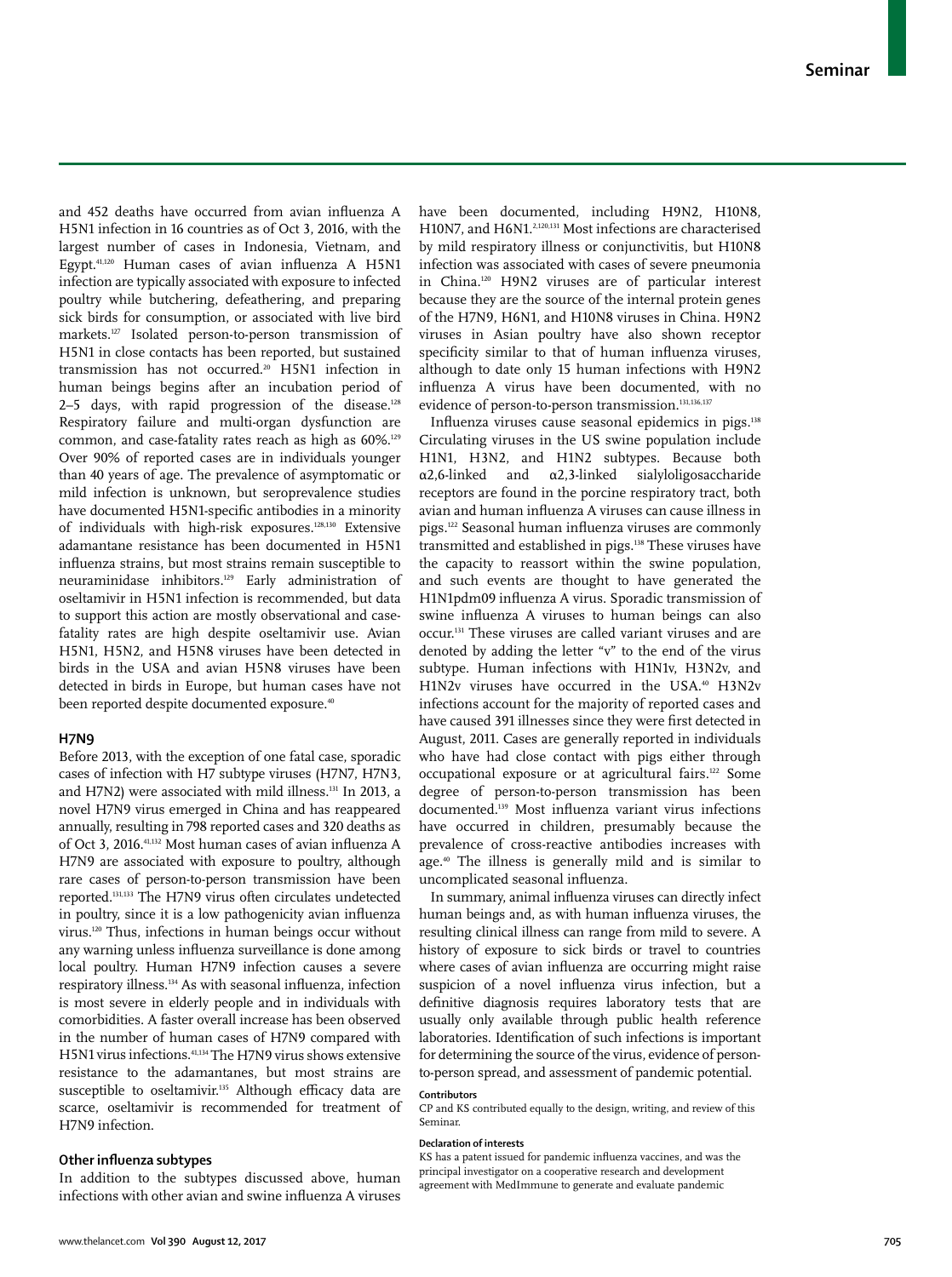influenza vaccines. Neither KS nor her laboratory received financial support from MedImmune. CP declares no competing interests.

#### **Acknowledgments**

Our research was supported by the Intramural Research Program of the National Institute of Allergy and Infectious Diseases, National Institutes of Health. We thank Tara Palmore and Catherine Luke for their critical review of the manuscript. We also thank Diane Cooper for her assistance with the literature search. Additional references that could be of interest to readers are included in the appendix. Work on this paper was done while KS was at the National Institute of Allergy and Infectious Diseases, National Institutes of Health. KS is now at the WHO Collaborating Centre for Reference and Research on Influenza, Peter Doherty Institute for Infection and Immunity, Melbourne, VIC, Australia (Kanta.subbarao@influenzacentre.org).

#### **References**

- Bennett JE, Dolin R, Blaser MJ. Mandell, Douglas, and Bennett's principles and practices of infectious diseases, 8th edn. Philadelphia, PA: Elsevier, 2015.
- 2 Cox NJ, Subbarao K. Global epidemiology of influenza: past and present. *Annu Rev Med* 2000; **51:** 407−21.
- 3 Yang L, Chan KH, Suen LK, et al. Age-specific epidemic waves of influenza and respiratory syncytial virus in a subtropical city. *Sci Rep* 2015; **5:** 10390.
- Barker WH, Mullooly JP. Pneumonia and influenza deaths during epidemics: implications for prevention. *Arch Intern Med* 1982; **142:** 85−89.
- 5 Biggerstaff M, Cauchemez S, Reed C, Gambhir M, Finelli L. Estimates of the reproduction number for seasonal, pandemic, and zoonotic influenza: a systematic review of the literature. *BMC Infect Dis* 2014; **14:** 480.
- 6 Jayasundara K, Soobiah C, Thommes E, Tricco AC, Chit A. Natural attack rate of influenza in unvaccinated children and adults: a meta-regression analysis. *BMC Infect Dis* 2014; **14:** 670.
- 7 Thompson WW, Shay DK, Weintraub E, et al. Influenza-associated hospitalizations in the United States. *JAMA* 2004; **292:** 1333−40.
- 8 Molinari NA, Ortega-Sanchez IR, Messonnier ML, et al. The annual impact of seasonal influenza in the US: measuring disease burden and costs. *Vaccine* 2007; **25:** 5086−96.
- 9 Lafond KE, Nair H, Rasooly MH, et al. Global role and burden of influenza in pediatric respiratory hospitalizations, 1982−2012: a systematic analysis. *PLoS Med* 2016; **13:** e1001977.
- 10 European Centre for Disease Prevention and Control. Influenza. 2016. http://ecdc.europa.eu/en/healthtopics/influenza/Pages/ home.aspx (accessed June 3, 2016).
- 11 Centers for Disease Control and Prevention. Estimates of deaths associated with seasonal influenza—United States, 1976−2007. *MMWR Morb Mortal Wkly Rep* 2010; **59:** 1057−62.
- 12 Cox NJ, Subbarao K. Influenza. *Lancet* 1999; **354:** 1277−82.
- 13 Memoli MJ, Athota R, Reed S, et al. The natural history of influenza infection in the severely immunocompromised vs nonimmunocompromised hosts. *Clin Infect Dis* 2014; **58:** 214−24.
- Greenbaum A, Chaves SS, Perez A, et al. Heavy alcohol use as a risk factor for severe outcomes among adults hospitalized with laboratory-confirmed influenza, 2005−2012. *Infection* 2014; **42:** 165−70.
- 15 Horby P, Nguyen NY, Dunstan SJ, Baillie JK. An updated systematic review of the role of host genetics in susceptibility to influenza. *Influenza Other Respir Viruses* 2013; **7** (suppl 2)**:** 37−41.
- 16 Izurieta HS, Thompson WW, Kramarz P, et al. Influenza and the rates of hospitalization for respiratory disease among infants and young children. *N Engl J Med* 2000; **342:** 232−39.
- 17 Meijer WJ, van Noortwijk AG, Bruinse HW, Wensing AM. Influenza virus infection in pregnancy: a review. *Acta Obstet Gynecol Scand* 2015; **94:** 797−819.
- Schuurmans MM, Isenring BD, Jungo C, et al. Clinical features and outcomes of influenza infections in lung transplant recipients: a single-season cohort study. *Transpl Infect Dis* 2014; **16:** 430−39.
- 19 Xuan Y, Wang LN, Li W, et al. IFITM3 rs12252 T>C polymorphism is associated with the risk of severe influenza: a meta-analysis. *Epidemiol Infect* 2015; **143:** 2975−84.
- 20 Van Kerkhove MD, Mumford E, Mounts AW, et al. Highly pathogenic avian influenza (H5N1): pathways of exposure at the animal-human interface, a systematic review. *PLoS One* 2011; **6:** e14582.
- 21 Long SS, Pickering LK, Prober CG, eds. Principles and practice of pediatric infectious diseases, 4th edn. China: Elsevier, 2012.
- 22 Shaw ML, Palese P. Orthomyxoviridae. In: Knipe DM, Howley, PM, eds. Fields virology, 6th edn. Philadelphia, PA: Lippincott Williams and Wilkins, 2013: 1151–84.
- 23 Tong S, Zhu X, Li Y, et al. New world bats harbor diverse influenza A viruses. *PLoS Pathog* 2013; **9:** e1003657.
- 24 Kash JC, Taubenberger JK. The role of viral, host, and secondary bacterial factors in influenza pathogenesis. *Am J Pathol* 2015; **185:** 1528−36.
- 25 Shinya K, Ebina M, Yamada S, Ono M, Kasai N, Kawaoka Y. Avian flu: influenza virus receptors in the human airway. *Nature* 2006; **440:** 435−36.
- 26 Kreijtz JH, Fouchier RA, Rimmelzwaan GF. Immune responses to influenza virus infection. *Virus Res* 2011; **162:** 19−30.
- 27 Killingley B, Nguyen-Van-Tam J. Routes of influenza transmission. *Influenza Other Respir Viruses* 2013; **7** (suppl 2)**:** 42−51.
- 28 Loeb M, Dafoe N, Mahony J, et al. Surgical mask vs N95 respirator for preventing influenza among health care workers: a randomized trial. *JAMA* 2009; **302:** 1865−71.
- 29 Nikitin N, Petrova E, Trifonova E, Karpova O. Influenza virus aerosols in the air and their infectiousness. *Adv Virol* 2014; **2014:** 859090.
- 30 Tellier R. Review of aerosol transmission of influenza A virus. *Emerg Infect Dis* 2006; **12:** 1657−62.
- 31 Brankston G, Gitterman L, Hirji Z, Lemieux C, Gardam M. Transmission of influenza A in human beings. *Lancet Infect Dis* 2007; **7:** 257−65.
- 32 Gustin KM, Belser JA, Wadford DA, et al. Influenza virus aerosol exposure and analytical system for ferrets. *Proc Natl Acad Sci USA* 2011; **108:** 8432−37.
- 33 Alford RH, Kasel JA, Gerone PJ, Knight V. Human influenza resulting from aerosol inhalation. *Proc Soc Exp Biol Med* 1966; **122:** 800−04.
- Leung NH, Zhou J, Chu DK, et al. Quantification of influenza virus RNA in aerosols in patient rooms. *PLoS One* 2016; **11:** e0148669.
- 35 Lindsley WG, Noti JD, Blachere FM, et al. Viable influenza A virus in airborne particles from human coughs. *J Occup Environ Hyg* 2015; **12:** 107−13.
- 36 Moser MR, Bender TR, Margolis HS, Noble GR, Kendal AP, Ritter DG. An outbreak of influenza aboard a commercial airliner. *Am J Epidemiol* 1979; **110:** 1−6.
- 37 Wong BC, Lee N, Li Y, et al. Possible role of aerosol transmission in a hospital outbreak of influenza. *Clin Infect Dis* 2010; **51:** 1176−83.
- Cowling BJ, Ip DK, Fang VJ, et al. Aerosol transmission is an important mode of influenza A virus spread. *Nat Commun* 2013; **4:** 1935.
- 39 Riley RL. Airborne infection. *Am J Med* 1974; **57:** 466−75.
- 40 Centers for Disease Control and Prevention. Influenza (flu). 2016. http://www.cdc.gov/flu/ (accessed Nov 16, 2016).
- 41 WHO. Influenza. 2016. http://www.who.int/topics/influenza/en/ (accessed Nov 16, 2016).
- 42 Bin-Reza F, Lopez Chavarrias V, Nicoll A, Chamberland ME. The use of masks and respirators to prevent transmission of influenza: a systematic review of the scientific evidence. *Influenza Other Respir Viruses* 2012; **6:** 257−67.
- 43 Nicholson KG. Clinical features of influenza. *Semin Respir Infect* 1992; **7:** 26−37.
- 44 Ip DK, Lau LL, Chan KH, et al. The dynamic relationship between clinical symptomatology and viral shedding in naturally acquired seasonal and pandemic influenza virus infections. *Clin Infect Dis* 2016; **62:** 431−37.
- 45 Esposito S, Daleno C, Baldanti F, et al. Viral shedding in children infected by pandemic A/H1N1/2009 influenza virus. *Virol J* 2011; **8:** 349.
- 46 Carrat F, Vergu E, Ferguson NM, et al. Time lines of infection and disease in human influenza: a review of volunteer challenge studies. *Am J Epidemiol* 2008; **167:** 775−85.
- 47 Rothberg MB, Haessler SD, Brown RB. Complications of viral influenza. *Am J Med* 2008; **121:** 258−64.
- 48 Gill JR, Sheng ZM, Ely SF, et al. Pulmonary pathologic findings of fatal 2009 pandemic influenza A/H1N1 viral infections. *Arch Pathol Lab Med* 2010; **134:** 235−43.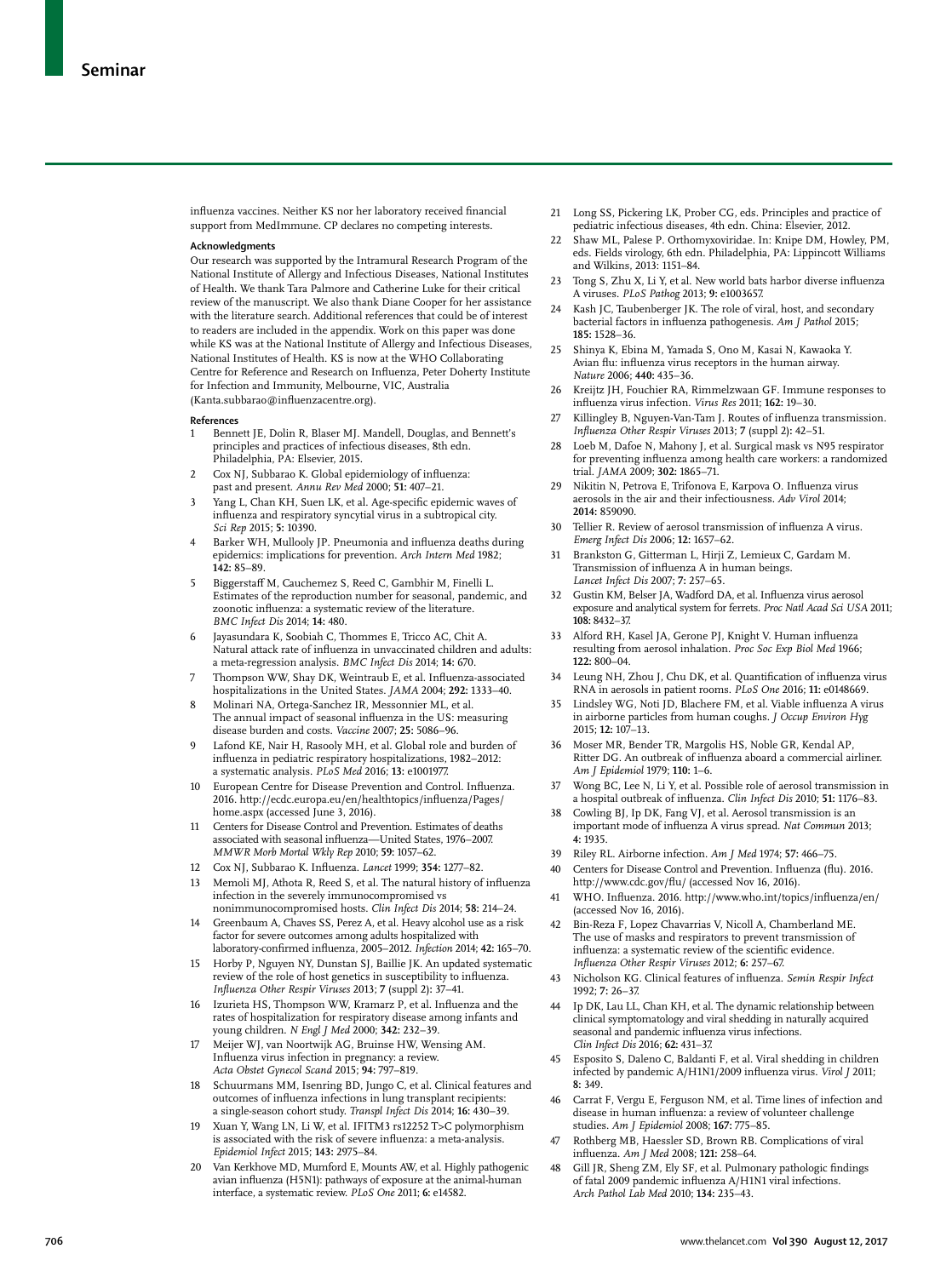- 49 Shieh WJ, Blau DM, Denison AM, et al. 2009 pandemic influenza A (H1N1): pathology and pathogenesis of 100 fatal cases in the United States. *Am J Pathol* 2010; **177:** 166−75.
- Mistry RD, Fischer JB, Prasad PA, Coffin SE, Alpern ER. Severe complications in influenza-like illnesses. *Pediatrics* 2014; **134:** e684−90.
- 51 Dwyer DE, Smith DW, Catton MG, Barr IG. Laboratory diagnosis of human seasonal and pandemic influenza virus infection. *Med J Aust* 2006; **185** (suppl 10)**:** 48−53.
- 52 Boivin G, Hardy I, Tellier G, Maziade J. Predicting influenza infections during epidemics with use of a clinical case definition. *Clin Infect Dis* 2000; **31:** 1166−69.
- 53 Call SA, Vollenweider MA, Hornung CA, Simel DL, McKinney WP. Does this patient have influenza? *JAMA* 2005; **293:** 987−97.
- 54 Miller MR, Peters TR, Suerken CK, Snively BM, Poehling KA. Predictors of influenza diagnosis among patients with laboratory-confirmed influenza. *J Infect Dis* 2015; **212:** 1604−12.
- 55 Monto AS, Gravenstein S, Elliott M, Colopy M, Schweinle J. Clinical signs and symptoms predicting influenza infection. *Arch Intern Med* 2000; **160:** 3243−47.
- 56 Peltola V, Reunanen T, Ziegler T, Silvennoinen H, Heikkinen T. Accuracy of clinical diagnosis of influenza in outpatient children. *Clin Infect Dis* 2005; **41:** 1198−200.
- 57 Bouscambert M, Valette M, Lina B. Rapid bedside tests for diagnosis, management, and prevention of nosocomial influenza. *J Hosp Infect* 2015; **89:** 314−18.
- 58 Kim DK, Poudel B. Tools to detect influenza virus. *Yonsei Med J* 2013; **54:** 560−66.
- 59 Peaper DR, Landry ML. Rapid diagnosis of influenza: state of the art. *Clin Lab Med* 2014; **34:** 365−85.
- Petrozzino JJ, Smith C, Atkinson MJ. Rapid diagnostic testing for seasonal influenza: an evidence-based review and comparison with unaided clinical diagnosis. *J Emerg Med* 2010; **39:** 476−90.e1.
- 61 Ohkura N, Tani M, Nishitsuji M, Nishi K. Primary A (H1N1) pdm09 influenza pneumonia diagnosed on reverse transcription-polymerase chain reaction (RT-PCR) of bronchoalveolar lavage fluid but not rapid tests with nasopharyngeal swabs. *Intern Med* 2015; **54:** 1441−45.
- 62 Ison MG. Optimizing antiviral therapy for influenza: understanding the evidence. *Expert Rev Anti Infect Ther* 2015; **13:** 417−25.
- 63 Hayden FG, Hay AJ. Emergence and transmission of influenza A viruses resistant to amantadine and rimantadine. *Curr Top Microbiol Immunol* 1992; **176:** 119−30.
- Committee on Infectious Diseases, American Academy of Pediatrics. Recommendations for prevention and control of influenza in children, 2015−2016. *Pediatrics* 2015; **136:** 792−808.
- 65 Beigel J, Bray M. Current and future antiviral therapy of severe seasonal and avian influenza. *Antiviral Res* 2008; **78:** 91−102.
- 66 Meijer A, Rebelo-de-Andrade H, Correia V, et al. Global update on the susceptibility of human influenza viruses to neuraminidase inhibitors, 2012−2013. *Antiviral Res* 2014; **110:** 31−41.
- 67 Gulati S, Smith DF, Air GM. Deletions of neuraminidase and resistance to oseltamivir may be a consequence of restricted receptor specificity in recent H3N2 influenza viruses. *Virol J* 2009; **6:** 22.
- 68 Takashita E, Kiso M, Fujisaki S, et al. Characterization of a large cluster of influenza A(H1N1)pdm09 viruses cross-resistant to oseltamivir and peramivir during the 2013−2014 influenza season in Japan. *Antimicrob Agents Chemother* 2015; **59:** 2607−17.
- 69 Dobson J, Whitley RJ, Pocock S, Monto AS. Oseltamivir treatment for influenza in adults: a meta-analysis of randomised controlled trials. *Lancet* 2015; **385:** 1729−37.
- 70 Jefferson T, Jones M, Doshi P, Spencer EA, Onakpoya I, Heneghan CJ. Oseltamivir for influenza in adults and children: systematic review of clinical study reports and summary of regulatory comments. *BMJ* 2014; **348:** g2545.
- Jefferson T, Jones MA, Doshi P, et al. Neuraminidase inhibitors for preventing and treating influenza in healthy adults and children. *Cochrane Database Syst Rev* 2014; **4:** CD008965.
- 72 Jones M, Jefferson T, Doshi P, Del Mar C, Heneghan C, Onakpoya I. Commentary on Cochrane review of neuraminidase inhibitors for preventing and treating influenza in healthy adults and children. *Clin Microbiol Infect* 2015; **21:** 217−21.
- 73 Okoli GN, Otete HE, Beck CR, Nguyen-Van-Tam JS. Use of neuraminidase inhibitors for rapid containment of influenza: a systematic review and meta-analysis of individual and household transmission studies. *PLoS One* 2014; **9:** e113633.
- 74 Fry AM, Goswami D, Nahar K, et al. Effects of oseltamivir treatment of index patients with influenza on secondary household illness in an urban setting in Bangladesh: secondary analysis of a randomised, placebo-controlled trial. *Lancet Infect Dis* 2015; **15:** 654−62.
- 75 Nguyen-Van-Tam JS, Openshaw PJM, Nicholson KG. Antivirals for influenza: where now for clinical practice and pandemic preparedness? *Lancet* 2014; **384:** 386−87.
- 76 Muthuri SG, Venkatesan S, Myles PR, et al. Effectiveness of neuraminidase inhibitors in reducing mortality in patients admitted to hospital with influenza A H1N1pdm09 virus infection: a meta-analysis of individual participant data. *Lancet Respir Med* 2014; **2:** 395−404.
- 77 Chaves SS, Perez A, Miller L, et al. Impact of prompt influenza antiviral treatment on extended care needs after influenza hospitalization among community-dwelling older adults. *Clin Infect Dis* 2015; **61:** 1807−14.
- 78 McQuade B, Blair M. Influenza treatment with oseltamivir outside of labeled recommendations. *Am J Health Syst Pharm* 2015; **72:** 112−16.
- Welch SC, Lam SW, Neuner EA, Bauer SR, Bass SN. High-dose versus standard dose oseltamivir for treatment of severe influenza in adult intensive care unit patients. *Intensive Care Med* 2015; **41:** 1365−66.
- 80 Centers for Disease Control and Prevention. Influenza antiviral medications: summary for clinicians. Feb 1, 2017. https://www.cdc. gov/flu/professionals/antivirals/summary-clinicians.htm (accessed Feb 23, 2017).
- 81 Dunning J, Baillie JK, Cao B, Hayden FG, on behalf of the International Severe Acute Respiratory and Emerging Infection Consortium (ISARIC). Antiviral combinations for severe influenza. *Lancet Infect Dis* 2014; **14:** 1259−70.
- 82 Gasparini R, Amicizia D, Lai PL, Bragazzi NL, Panatto D. Compounds with anti-influenza activity: present and future of strategies for the optimal treatment and management of influenza. Part II: future compounds against influenza virus. *J Prev Med Hyg* 2014; **55:** 109−29.
- 83 Mehrbod P, Omar AR, Hair-Bejo M, Haghani A, Ideris A. Mechanisms of action and efficacy of statins against influenza. *Biomed Res Int* 2014; **2014:** 872370.
- Kakeya H, Seki M, Izumikawa K, et al. Efficacy of combination therapy with oseltamivir phosphate and azithromycin for influenza: a multicenter, open-label, randomized study. *PLoS One* 2014; **9:** e91293.
- 85 Rodrigo C, Leonardi-Bee J, Nguyen-Van-Tam J, Lim WS. Corticosteroids as adjunctive therapy in the treatment of influenza. *Cochrane Database Syst Rev* 2016; **3:** CD010406.
- 86 Zhang Y, Sun W, Svendsen ER, et al. Do corticosteroids reduce the mortality of influenza A (H1N1) infection? A meta-analysis. *Crit Care* 2015; **19:** 46.
- 87 Byrn RA, Jones SM, Bennett HB, et al. Preclinical activity of VX-787, a first-in-class, orally bioavailable inhibitor of the influenza virus polymerase PB2 subunit. *Antimicrob Agents Chemother* 2015; **59:** 1569−82.
- Krol E, Rychlowska M, Szewczyk B. Antivirals—current trends in fighting influenza. *Acta Biochim Pol* 2014; **61:** 495−504.
- 89 Pelegrin M, Naranjo-Gomez M, Piechaczyk M. Antiviral monoclonal antibodies: can they be more than simple neutralizing agents? *Trends Microbiol* 2015; **23:** 653−65.
- Ramos EL, Mitcham JL, Koller TD, et al. Efficacy and safety of treatment with an anti-m2e monoclonal antibody in experimental human influenza. *J Infect Dis* 2015; **211:** 1038−44.
- Zenilman JM, Fuchs EJ, Hendrix CW, et al. Phase 1 clinical trials of DAS181, an inhaled sialidase, in healthy adults. *Antiviral Res* 2015; **123:** 114−19.
- 92 Gasparini R, Amicizia D, Lai PL, Bragazzi NL, Panatto D. Compounds with anti-influenza activity: present and future of strategies for the optimal treatment and management of influenza. Part I: influenza life-cycle and currently available drugs. *J Prev Med Hyg* 2014; **55:** 69−85.